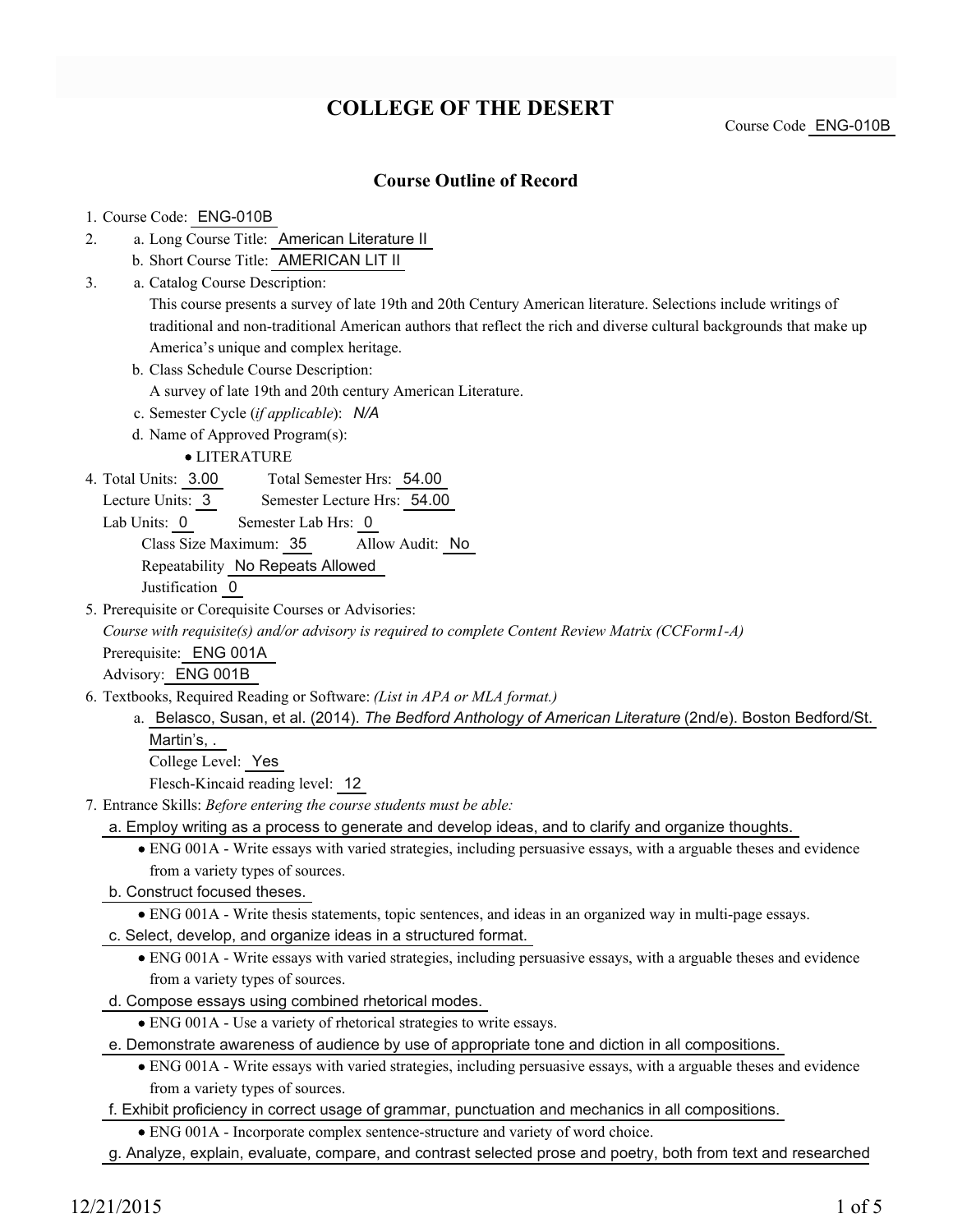sources.

ENG 001A - Read, analyze, and interpret varied texts (i.e. literature, digital forms, visual).

h. Demonstrate skill in researching information, including CD-ROM and on-line sources.

- ENG 001A Use writing reference materials and handbooks to perfect documentation skills with few errors.
- ENG 001A Identify and evaluate appropriate source, incorporating them appropriately quotations, summaries, paraphrases and appropriate facts.

i. Paraphrase, summarize, and quote using MLA documentation for all published sources in all compositions.

- ENG 001A Correctly use MLA or APA documentation as appropriate both within essays and in works cited entries.
- ENG 001A Use writing reference materials and handbooks to perfect documentation skills with few errors.

#### **Advisory skills**

- j. Demonstrate an appreciation and understanding of the different literary genre
- ENG 001B Analyze & evaluate prose, poetry, drama of major authors for literary elements & meaning.

k. Apply different critical and analytical techniques to literary works

- ENG 001B Evaluate relevant critical opinions
- l. Support interpretation with evidence from the work
	- ENG 001B Analyze & evaluate prose, poetry, drama of major authors for literary elements & meaning.
- m. Evaluate literary works and their relation to other works

ENG 001B - Identify the relevant features of literary works from an historical perspective.

n. Compose critical essays employing accepted critical practices

- ENG 001B Analyze & evaluate prose, poetry, drama of major authors for literary elements & meaning.
- 8. Course Content and Scope:

#### Lecture:

#### Lecture:

- a. Selected literary works and writers of the major traditions: Realism, Naturalism, Modernism, Post-modernism
- b. Selected writings from the Native American tradition
- c. Evolution of language and literature throughout the periods studied
- d. Historical, social, scientific, political, and aesthetic forces shaping literature and thought
- e. Form, structure, and style of literary works
- f. Poetic and dramatic works
- g. Fundamentals of literary criticism

Lab: *(if the "Lab Hours" is greater than zero this is required)*

9. Course Student Learning Outcomes:

1. Critique the diversity of modern American writers and thinkers according to their historical contexts and appropriate literary genres, including Harlem Renaissance, Modernist, and Post-modernist thought.

- 2. Evaluate and interpret literature via a synthesis of relevant criticisms.
- 3. Generate critical essays, which justify specific literary elements in a variety of rhetorical situations.
- 10. Course Objectives: Upon completion of this course, students will be able to:

a. Demonstrate an awareness and appreciation of the diversity of modern American writers and thinkers in both their historical contexts and literary genres

- b. Recognize and interpret literature in terms of appropriate genre
- c. Read and respond to relevant critical opinions
- d. Compose critical essays on literary elements using accepted critical practices
- 11. Methods of Instruction: *(Integration: Elements should validate parallel course outline elements)* 
	- a. Discussion
	- b. Distance Education
	- c. Lecture

Other Methods: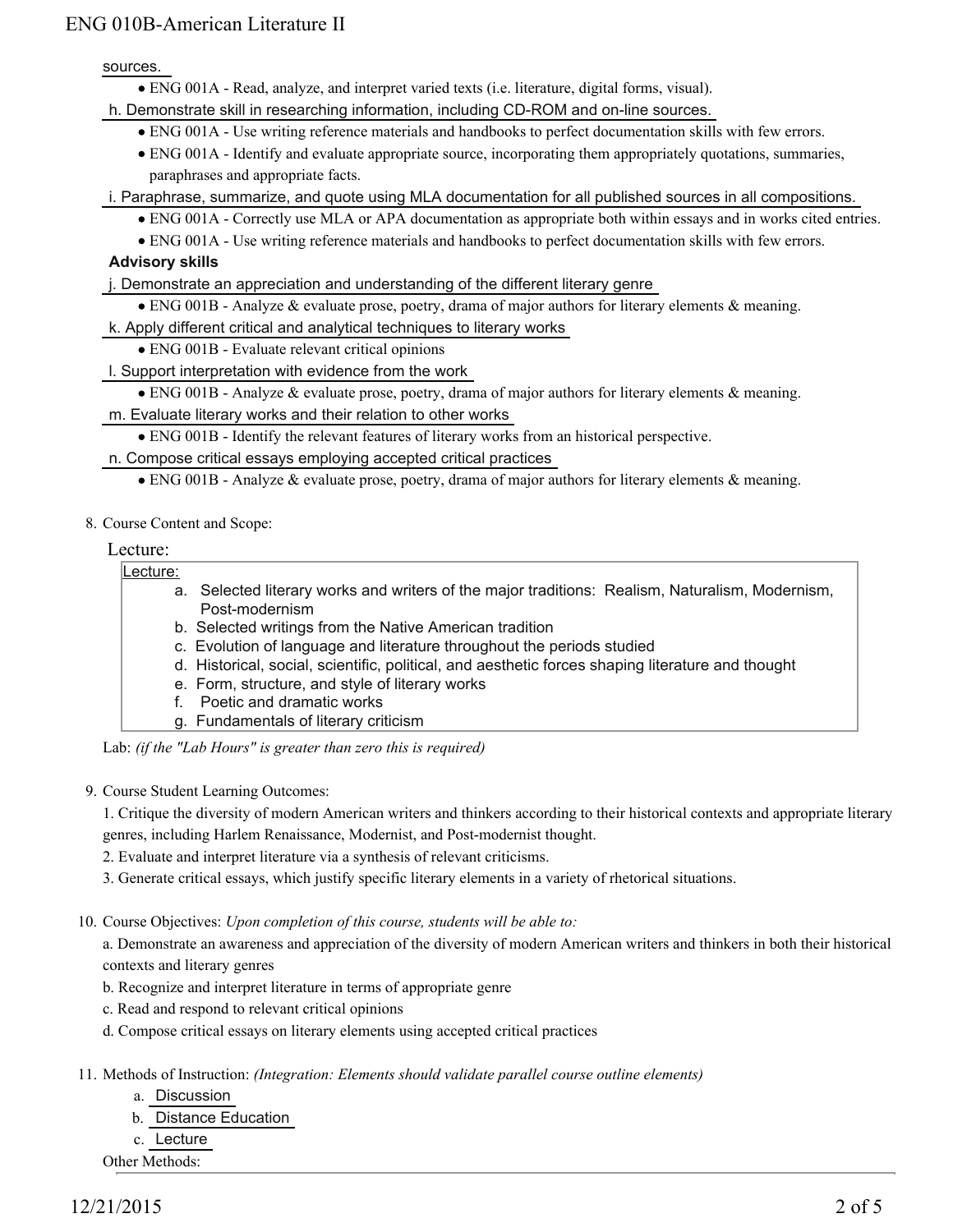#### Films and videos Online format (distance education) Infobase Learning

12. Assignments: (List samples of specific activities/assignments students are expected to complete both in and outside of class.) In Class Hours: 54.00

Outside Class Hours: 108.00

- a. In-class Assignments
	- a. Participate in class discussions on the readings
	- b. Oral presentations as assigned.
	- b. Out-of-class Assignments
		- a. Read assigned selections in the anthology.
		- b. Prepare mini-lectures on one selection and/or author for the class
		- c. Write journal responses to the readings as assigned.
		- d. Write essays and research assignments as assigned. Four essays of 1000 words.
		- e. Read a minimum of one full length novel

13. Methods of Evaluating Student Progress: The student will demonstrate proficiency by:

- College level or pre-collegiate essays
- Portfolios
- Reading reports
- Presentations/student demonstration observations
- Mid-term and final evaluations
- Student participation/contribution
- Oral and practical examination
- 14. Methods of Evaluating: Additional Assesment Information:

a. Participation in class discussion b. Prepare for oral readings and class discussions c. Evaluate the artistic achievements of the writers d. Compare and contrast various critical opinions e. Interpret the significance of works of literature in students' own critical essays f. Write journals and researched essays

15. Need/Purpose/Rationale -- All courses must meet one or more CCC missions.

IGETC Area 3: Arts and Humanities

A: Arts

B: Humanities

CSU GE Area A: Communication in the English Language and Critical Thinking

A2 - Written Communication

PO-GE C4.a - Language & Rationality (English Composition)

Communicate in many different situations, involving diverse people and viewpoints.

Listen and analyze the substance of others' comments.

Summarize and analyze fiction and nonfiction.

Recognize public presentation of oral and written work as a process subject to brainstorming, organizing,

drafting, and revising.

IO - Aesthetics

Apply and relate theories of aesthetics to everyday life.

Utilize the creative process to explain universal values such as beauty and truth.

IO - Critical Thinking and Communication

 Compose and present structured texts in a variety of oral and written forms according to purpose, audience, and occasion with implementation of thesis, supporting details and idea development.

 Appreciate diversity as it is expressed in multiple disciplines and across various cultures through reading, speaking and writing.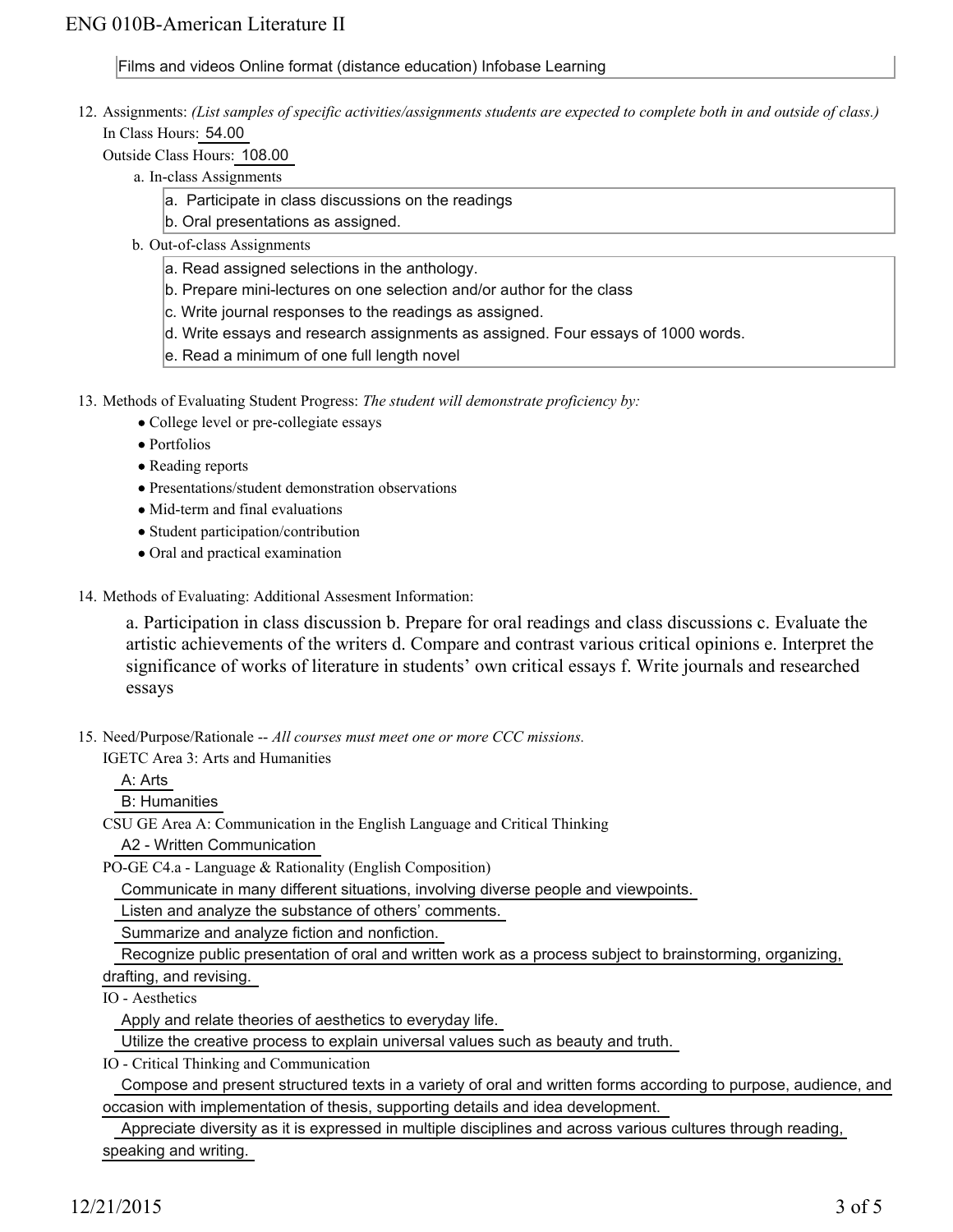Utilizing various communication modalities, display creative expression, original thinking, and symbolic discourse.

| <b>University System</b><br><b>CSU</b>                                   | Campus<br>CSU San Bernardino                                                                                                                                                                                                                                                                                                                                                                                                                                                                                                                                                                                                                                                                                                                                                                                                                                               | <b>Course Number</b><br><b>Eng 326</b> | <b>Course Title</b><br>American Lit II | <b>Catalog Year</b><br>2013 |
|--------------------------------------------------------------------------|----------------------------------------------------------------------------------------------------------------------------------------------------------------------------------------------------------------------------------------------------------------------------------------------------------------------------------------------------------------------------------------------------------------------------------------------------------------------------------------------------------------------------------------------------------------------------------------------------------------------------------------------------------------------------------------------------------------------------------------------------------------------------------------------------------------------------------------------------------------------------|----------------------------------------|----------------------------------------|-----------------------------|
|                                                                          | 17. Special Materials and/or Equipment Required of Students:                                                                                                                                                                                                                                                                                                                                                                                                                                                                                                                                                                                                                                                                                                                                                                                                               |                                        |                                        |                             |
|                                                                          |                                                                                                                                                                                                                                                                                                                                                                                                                                                                                                                                                                                                                                                                                                                                                                                                                                                                            |                                        |                                        |                             |
| <sup>18.</sup> Materials Fees:                                           | <b>Required Material?</b>                                                                                                                                                                                                                                                                                                                                                                                                                                                                                                                                                                                                                                                                                                                                                                                                                                                  |                                        |                                        |                             |
| <b>Material or Item</b>                                                  |                                                                                                                                                                                                                                                                                                                                                                                                                                                                                                                                                                                                                                                                                                                                                                                                                                                                            | <b>Cost Per Unit</b>                   |                                        | <b>Total Cost</b>           |
|                                                                          | 19. Provide Reasons for the Substantial Modifications or New Course:                                                                                                                                                                                                                                                                                                                                                                                                                                                                                                                                                                                                                                                                                                                                                                                                       |                                        |                                        |                             |
| periodic review<br>20.                                                   | a. Cross-Listed Course (Enter Course Code): N/A<br>b. Replacement Course (Enter original Course Code): N/A                                                                                                                                                                                                                                                                                                                                                                                                                                                                                                                                                                                                                                                                                                                                                                 |                                        |                                        |                             |
|                                                                          | 21. Grading Method (choose one): Letter Grade Only                                                                                                                                                                                                                                                                                                                                                                                                                                                                                                                                                                                                                                                                                                                                                                                                                         |                                        |                                        |                             |
| 22. MIS Course Data Elements<br>i. Course CAN Code [CB14]: N/A           | a. Course Control Number [CB00]: CCC000292435<br>b. T.O.P. Code [CB03]: 150100.00 - English<br>c. Credit Status [CB04]: C - Credit - Not Degree Applicable<br>d. Course Transfer Status [CB05]: A = Transfer to UC, CSU<br>e. Basic Skills Status [CB08]: $2N = Not basic skills course$<br>f. Vocational Status [CB09]: Not Occupational<br>g. Course Classification [CB11]: Y - Credit Course<br>h. Special Class Status [CB13]: N - Not Special<br>j. Course Prior to College Level [CB21]: $Y = Not$ Applicable<br>k. Course Noncredit Category [CB22]: Y - Not Applicable<br>1. Funding Agency Category [CB23]: Y = Not Applicable<br>m. Program Status [CB24]: 1 = Program Applicable<br>Name of Approved Program (if program-applicable): N/A<br>Attach listings of Degree and/or Certificate Programs showing this course as a required or a restricted elective.) |                                        |                                        |                             |
| 23. Enrollment - Estimate Enrollment<br>First Year: 35<br>Third Year: 35 |                                                                                                                                                                                                                                                                                                                                                                                                                                                                                                                                                                                                                                                                                                                                                                                                                                                                            |                                        |                                        |                             |
| a. Sufficient Faculty Resources: No                                      | 24. Resources - Faculty - Discipline and Other Qualifications:<br>b. If No, list number of FTE needed to offer this course: N/A<br>25. Additional Equipment and/or Supplies Needed and Source of Funding.                                                                                                                                                                                                                                                                                                                                                                                                                                                                                                                                                                                                                                                                  |                                        |                                        |                             |
| N/A                                                                      |                                                                                                                                                                                                                                                                                                                                                                                                                                                                                                                                                                                                                                                                                                                                                                                                                                                                            |                                        |                                        |                             |
|                                                                          | 26. Additional Construction or Modification of Existing Classroom Space Needed. (Explain:)                                                                                                                                                                                                                                                                                                                                                                                                                                                                                                                                                                                                                                                                                                                                                                                 |                                        |                                        |                             |
| N/A                                                                      |                                                                                                                                                                                                                                                                                                                                                                                                                                                                                                                                                                                                                                                                                                                                                                                                                                                                            |                                        |                                        |                             |
|                                                                          | 27. FOR NEW OR SUBSTANTIALLY MODIFIED COURSES                                                                                                                                                                                                                                                                                                                                                                                                                                                                                                                                                                                                                                                                                                                                                                                                                              |                                        |                                        |                             |
|                                                                          | Library and/or Learning Resources Present in the Collection are Sufficient to Meet the Need of the Students Enrolled in the                                                                                                                                                                                                                                                                                                                                                                                                                                                                                                                                                                                                                                                                                                                                                |                                        |                                        |                             |

12/21/2015 4 of 5